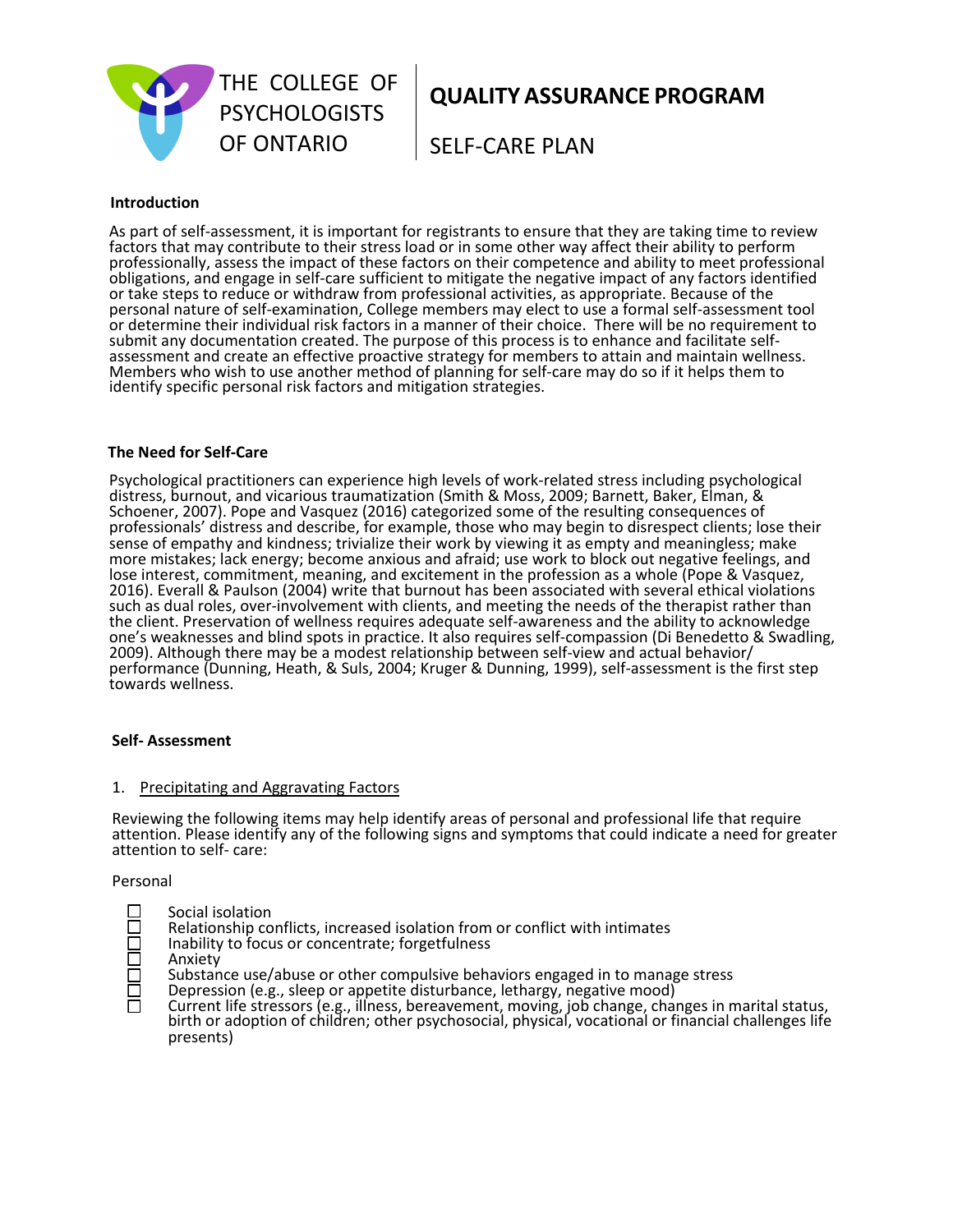### **Workplace**

- 
- Poor fit with colleagues
- Administrative/legal/regulatory/financial and /or business concerns
- Inadequate organizational or managerial supports<br>
Poor fit with colleagues<br>
Administrative/legal/regulatory/financial and /or b<br>
Professional Isolation/different frequency of conta<br>
Workload too heavy or too light<br>
Insuff Professional Isolation/different frequency of contact with colleagues than desired
	- Workload too heavy or too light
	- Insufficient balance/ variety in caseload
	- Feeling unappreciated or undervalued for the work done
	- Increased cynicism, negativity, irritability, impatience
	- Increased reactivity and loss of objectivity and perspective in work
- $\square$  More frequent clinical errors<br> $\square$  Unprofessional behaviors
- Unprofessional behaviors
- Ethical violations

Role

- $\square$  Challenges managing the intimate, confidential and nonreciprocal nature of the client/therapist relationship, e.g.,
	-
	- **Thelation Steps** clients you struggle to work with? Why? **Are there clients you struggle vith**<br>**There there particular client problems that are particularly difficult to deal with,** e.g.: loss, traumatization, neglect, isolation, situations that you have
	- Are there clients you think about frequently, between appointments?<br> Are there clients you express very strong feelings of concern or anger on behalf
	- of?
- $\square$  Negative social/political/cultural attitudes to the population served or services provided  $\square$  Dislike of the work
- $\square$  Dislike of the work<br> $\square$  Poor personal fit w
	- Poor personal fit with the work
	- Inadequate knowledge, skills or training for specific work
	- Mismatch between the work and your own values and beliefs

# 2. Perpetuating Factors

- 
- $\square$  Inadequate professional supports<br> $\square$  Inadequate personal supports<br> $\square$  Poor self-care Inadequate personal supports
	- Poor self-care
- $\square$  Inadequate leisure and non-work activities  $\square$  Stigma within the profession for profession
- $\square$  Stigma within the profession for professionals who acknowledge distress or impairment  $\square$  Unrealistic self-expectations
	- Unrealistic self-expectations
	- Unhelpful coping strategies

# 3. Mitigating Factors/ Remedies

Please identify any of the following factors that you either utilize already or believe would be helpful to you:

- 
- $\square$  Self-awareness; honest assessment of psychological and physical health  $\square$  Prevention, including activities that are personally restorative such as ac Prevention, including activities that are personally restorative such as adequate sleep, good nutrition, regular exercise, yoga, meditation, massage
	- Satisfying hobbies, nurturing of interests apart from psychology
	- Satisfying close relationships, social supports
- Personal psychotherapy/counseling
- Spiritual practice
- Strong professional support network
- Regular vacations or breaks from work
- Monitoring of substances and/or processes used for relaxation or entertainment
- Realistic expectations about workload, responsibilities and capabilities.
- Familiarity with literature on occupational risk for psychologists (e.g., burnout, vicarious traumatization, compassion fatigue, colleague assistance and professionals in distress).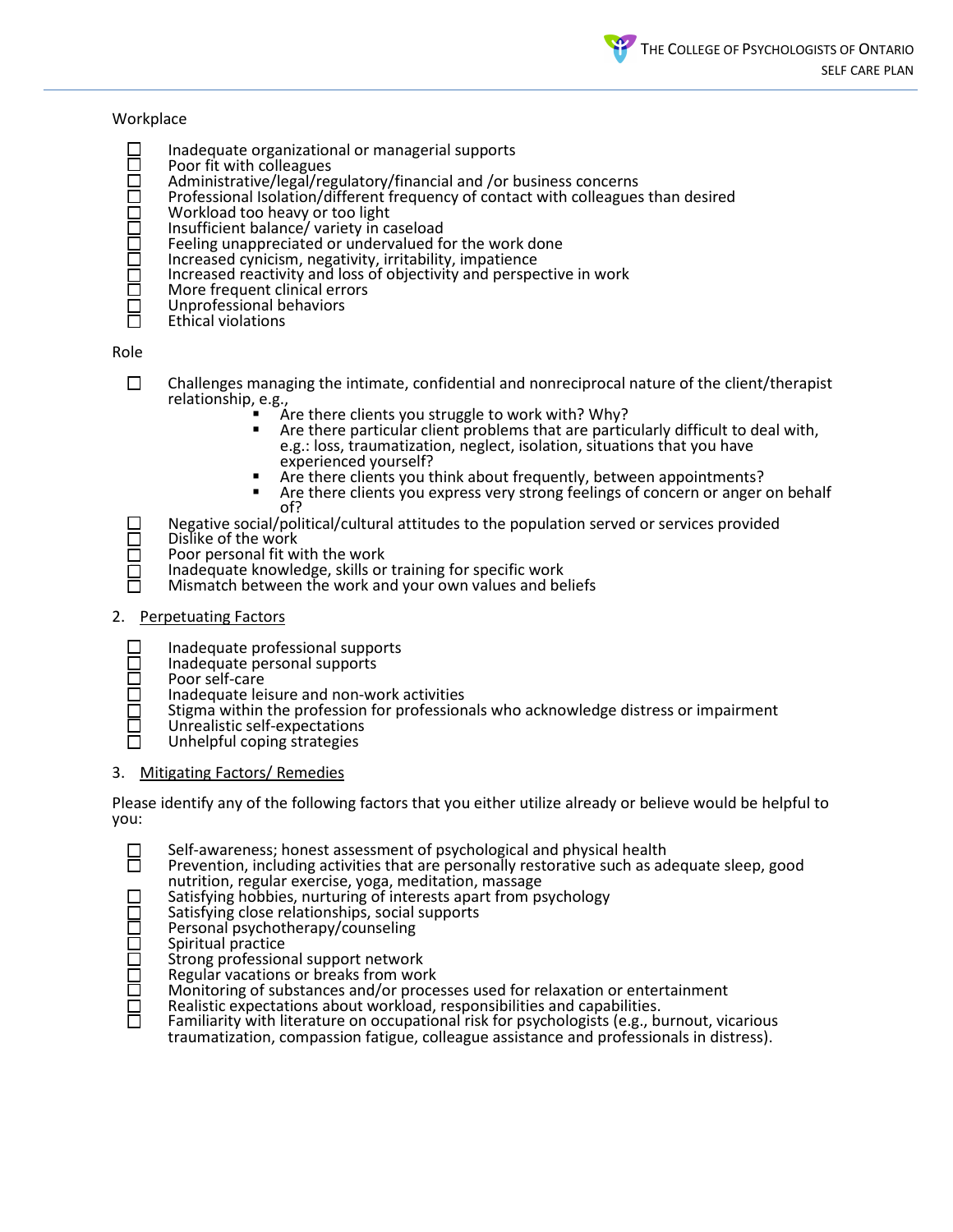

# **Strategy for Self-Care**

| <b>Personal Risk Factors Identified</b> | <b>Mitigation Plan</b> | <b>SMART* Objectives</b> |
|-----------------------------------------|------------------------|--------------------------|
|                                         |                        |                          |
|                                         |                        |                          |
|                                         |                        |                          |
|                                         |                        |                          |
|                                         |                        |                          |
|                                         |                        |                          |
|                                         |                        |                          |
|                                         |                        |                          |
|                                         |                        |                          |
|                                         |                        |                          |
|                                         |                        |                          |
|                                         |                        |                          |
|                                         |                        |                          |
|                                         |                        |                          |
|                                         |                        |                          |
|                                         |                        |                          |
|                                         |                        |                          |
|                                         |                        |                          |
|                                         |                        |                          |
|                                         |                        |                          |
|                                         |                        |                          |
|                                         |                        |                          |
|                                         |                        |                          |
|                                         |                        |                          |
|                                         |                        |                          |
|                                         |                        |                          |
|                                         |                        |                          |
|                                         |                        |                          |
|                                         |                        |                          |
|                                         |                        |                          |
|                                         |                        |                          |
|                                         |                        |                          |
|                                         |                        |                          |
|                                         |                        |                          |
|                                         |                        |                          |
|                                         |                        |                          |

**\***Specific, Measurable, Attainable, Realistic, Time Bound